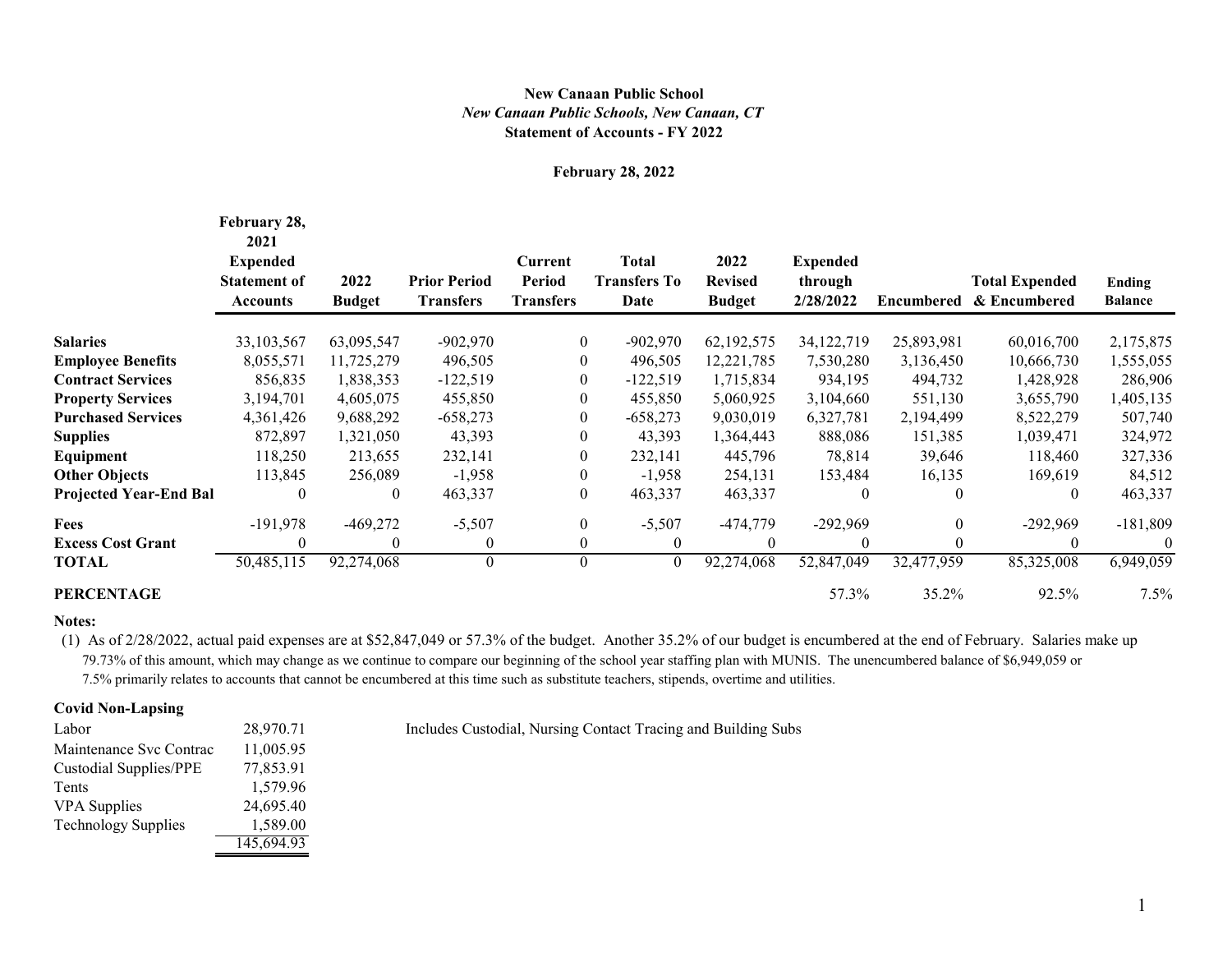## **New Canaan Public School** *New Canaan Public Schools, New Canaan, CT*

# **Statement of Accounts - FY 2022 February 28, 2022**

|                                | 2022 Budget | <b>Prior Period</b><br><b>Transfers</b> | <b>Current</b><br>Period<br><b>Transfers</b> | <b>Total</b><br><b>Transfers To</b><br>Date | 2022 Revised<br><b>Budget</b> | <b>Expended</b><br>through<br>2/28/2022 | Encumbered       | <b>Total</b><br>Expended &<br>Encumbered | <b>Ending</b><br><b>Balance</b> |
|--------------------------------|-------------|-----------------------------------------|----------------------------------------------|---------------------------------------------|-------------------------------|-----------------------------------------|------------------|------------------------------------------|---------------------------------|
| <b>Salaries</b>                |             |                                         |                                              |                                             |                               |                                         |                  |                                          |                                 |
| Administrators                 | 4,716,287   | 90,201                                  | $\boldsymbol{0}$                             | 90,201                                      | 4,806,488                     | 3,293,656                               | 1,512,830        | 4,806,486                                | $\mathbf{0}$                    |
| Teachers:                      |             |                                         |                                              |                                             |                               |                                         |                  |                                          |                                 |
| Regular Education              | 34,004,979  | $-987,967$                              | $\boldsymbol{0}$                             | -987,967                                    | 33,017,011                    | 16,914,750                              | 16,009,075       | 32,923,825                               | 93,186                          |
| Special Education              | 3,619,367   | $-27,035$                               | $\mathbf{0}$                                 | $-27,035$                                   | 3,592,332                     | 1,903,010                               | 1,636,218        | 3,539,228                                | 53,104                          |
| <b>Student Counselors</b>      | 1,520,899   | $-69,326$                               | $\boldsymbol{0}$                             | $-69,326$                                   | 1,451,573                     | 763,823                                 | 645,964          | 1,409,787                                | 41,786                          |
| Psychologists                  | 922,906     | 34,908                                  | $\boldsymbol{0}$                             | 34,908                                      | 957,814                       | 490,889                                 | 465,925          | 956,813                                  | 1,001                           |
| Social Workers                 | 918,000     | $-43,937$                               | $\boldsymbol{0}$                             | $-43,937$                                   | 874,063                       | 443,162                                 | 430,902          | 874,064                                  | $\theta$                        |
| Speech and Hearing Specialists | 1,090,142   | 2,708                                   | $\boldsymbol{0}$                             | 2,708                                       | 1,092,849                     | 568,330                                 | 516,556          | 1,084,886                                | 7,963                           |
| Stipends                       | 1,013,072   | 4,323                                   | $\mathbf{0}$                                 | 4,323                                       | 1,017,395                     | 509,799                                 | $\overline{0}$   | 509,799                                  | 507,596                         |
| Curriculum Writing             | 100,000     | $\theta$                                | $\boldsymbol{0}$                             | $\theta$                                    | 100,000                       | 37,469                                  | $\mathbf{0}$     | 37,469                                   | 62,531                          |
| Substitutes                    | 676,998     | $-22,650$                               | $\mathbf{0}$                                 | $-22,650$                                   | 654,348                       | 241,376                                 | $\theta$         | 241,376                                  | 412,972                         |
| TOTAL CERTIFIED                | 48,582,649  | $-1,018,776$                            | $\overline{0}$                               | $-1,018,776$                                | 47,563,873                    | 25,166,263                              | 21,217,469       | 46, 383, 733                             | 1,180,139                       |
| <b>Classroom Tutors</b>        | 126,400     | $-30,000$                               | $\mathbf{0}$                                 | $-30,000$                                   | 96,400                        | 48,610                                  | $\mathbf{0}$     | 48,610                                   | 47,790                          |
| Managers/Supervisors           | 678,626     | 24,797                                  | $\mathbf{0}$                                 | 24,797                                      | 703,423                       | 473,258                                 | 230,165          | 703,423                                  | $\Omega$                        |
| Administrative Support         | 1,901,032   | 106,133                                 | $\mathbf{0}$                                 | 106,133                                     | 2,007,165                     | 1,293,927                               | 638,048          | 1,931,975                                | 75,189                          |
| Custodians/Maintenance         | 2,742,635   | $-28,329$                               | $\boldsymbol{0}$                             | $-28,329$                                   | 2,714,306                     | 1,753,460                               | 953,877          | 2,707,337                                | 6,969                           |
| Non-Represented                | 1,574,595   | 109,774                                 | $\mathbf{0}$                                 | 109,774                                     | 1,684,369                     | 1,078,811                               | 555,532          | 1,634,343                                | 50,026                          |
| Teaching Assistants/Support    | 3,750,051   | 8,616                                   | $\boldsymbol{0}$                             | 8,616                                       | 3,758,667                     | 2,061,477                               | 1,510,791        | 3,572,268                                | 186,399                         |
| Drivers/Bus Monitors           | 1,212,649   | $-46,318$                               | $\boldsymbol{0}$                             | $-46,318$                                   | 1,166,331                     | 799,688                                 | $\mathbf{0}$     | 799,688                                  | 366,643                         |
| OT/PT/BCBA                     | 979,570     | $-23,891$                               | $\mathbf{0}$                                 | $-23,891$                                   | 955,679                       | 505,270                                 | 440,281          | 945,551                                  | 10,128                          |
| Athletic Trainer/Support       | 137,089     | 3,502                                   | $\boldsymbol{0}$                             | 3,502                                       | 140,591                       | 74,399                                  | 54,334           | 128,732                                  | 11,859                          |
| <b>Campus Monitors</b>         | 342,646     | $\theta$                                | $\mathbf{0}$                                 | $\theta$                                    | 342,646                       | 211,304                                 | $\theta$         | 211,304                                  | 131,342                         |
| <b>Nurses</b>                  | 704,150     | $-7,273$                                | $\boldsymbol{0}$                             | $-7,273$                                    | 696,877                       | 402,616                                 | 293,485          | 696,101                                  | 776                             |
| Temporary Help                 | 25,500      | $-500$                                  | $\mathbf{0}$                                 | $-500$                                      | 25,000                        | 18,289                                  | $\mathbf{0}$     | 18,289                                   | 6,711                           |
| Overtime:                      |             |                                         |                                              |                                             |                               |                                         |                  |                                          |                                 |
| Custodial/Maintenance          | 285,000     | $\boldsymbol{0}$                        | $\boldsymbol{0}$                             | $\boldsymbol{0}$                            | 285,000                       | 193,661                                 | $\boldsymbol{0}$ | 193,661                                  | 91,339                          |
| <b>Campus Monitors</b>         | 27,000      | $\theta$                                | $\boldsymbol{0}$                             | $\theta$                                    | 27,000                        | 13,866                                  | $\boldsymbol{0}$ | 13,866                                   | 13,134                          |
| All Other                      | 25,955      | $-705$                                  | $\boldsymbol{0}$                             | $-705$                                      | 25,250                        | 27,818                                  | $\mathbf{0}$     | 27,818                                   | $-2,568$                        |
| TOTAL NON-CERTIFIED            | 14,512,897  | 115,806                                 | $\overline{0}$                               | 115,806                                     | 14,628,704                    | 8,956,455                               | 4,676,512        | 13,632,967                               | 995,736                         |
| <b>TOTAL SALARIES</b>          | 63,095,547  | $-902,970$                              | $\mathbf{0}$                                 | $-902,970$                                  | 62,192,576                    | 34,122,719                              | 25,893,981       | 60,016,700                               | 2,175,875                       |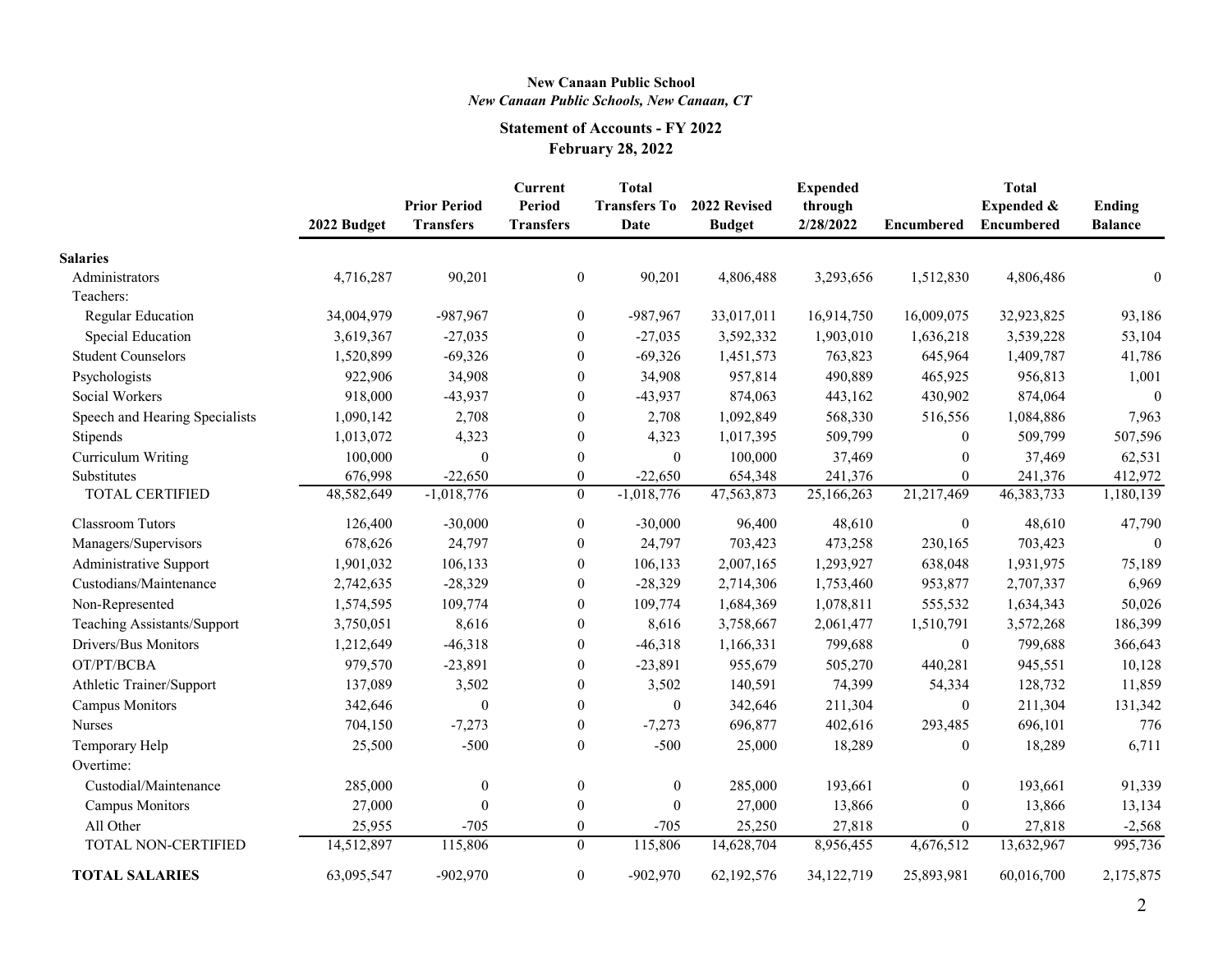|                                       | 2022 Budget      | <b>Prior Period</b><br><b>Transfers</b> | Current<br>Period<br><b>Transfers</b> | <b>Total</b><br><b>Transfers To</b><br>Date | 2022 Revised<br><b>Budget</b> | <b>Expended</b><br>through<br>2/28/2022 | <b>Encumbered</b> | <b>Total</b><br>Expended &<br><b>Encumbered</b> | <b>Ending</b><br><b>Balance</b> |
|---------------------------------------|------------------|-----------------------------------------|---------------------------------------|---------------------------------------------|-------------------------------|-----------------------------------------|-------------------|-------------------------------------------------|---------------------------------|
| <b>Employee Benefits</b>              |                  |                                         |                                       |                                             |                               |                                         |                   |                                                 |                                 |
| <b>Employer Payroll Taxes</b>         | 1,931,467        | $-4,746$                                | $\mathbf{0}$                          | $-4,746$                                    | 1,926,722                     | 1,100,981                               | $\boldsymbol{0}$  | 1,100,981                                       | 825,741                         |
| Internal Services Fund Deposit        | 8,945,809        | 518,439                                 | $\boldsymbol{0}$                      | 518,439                                     | 9,464,248                     | 5,961,873                               | 2,980,937         | 8,942,809                                       | 521,439                         |
| Wellness Initiative (Funded by Cigna) | $\boldsymbol{0}$ | $\mathbf{0}$                            | $\boldsymbol{0}$                      | $\mathbf{0}$                                | $\boldsymbol{0}$              | $\boldsymbol{0}$                        | 4,749             | 4,749                                           | $-4,749$                        |
| <b>Tuition Reimbursement</b>          | 150,000          | $\boldsymbol{0}$                        | $\boldsymbol{0}$                      | $\boldsymbol{0}$                            | 150,000                       | 44,320                                  | $\mathbf{0}$      | 44,320                                          | 105,680                         |
| Unemployment Compensation             | 40,000           | $\boldsymbol{0}$                        | $\boldsymbol{0}$                      | $\boldsymbol{0}$                            | 40,000                        | 21,821                                  | 18,179            | 40,000                                          | $\theta$                        |
| Workers' Compensation                 | 540,242          | $-17,127$                               | $\boldsymbol{0}$                      | $-17,127$                                   | 523,115                       | 390,530                                 | 132,585           | 523,115                                         | $\boldsymbol{0}$                |
| Retirement Supplement                 | 111,500          | $\theta$                                | $\mathbf{0}$                          | $\mathbf{0}$                                | 111,500                       | 4,500                                   | $\mathbf{0}$      | 4,500                                           | 107,000                         |
| <b>Custodial Benefits</b>             | 6,261            | $-61$                                   | $\boldsymbol{0}$                      | $-61$                                       | 6,200                         | 6,256                                   | $\boldsymbol{0}$  | 6,256                                           | $-56$                           |
| <b>TOTAL BENEFITS</b>                 | 11,725,279       | 496,505                                 | $\mathbf{0}$                          | 496,505                                     | 12,221,785                    | 7,530,280                               | 3,136,450         | 10,666,730                                      | 1,555,055                       |
| <b>TOTAL SALARIES/BENEFITS</b>        | 74,820,827       | $-406, 465$                             | $\boldsymbol{0}$                      | $-406, 465$                                 | 74,414,362                    | 41,652,999                              | 29,030,432        | 70,683,430                                      | 3,730,930                       |
| <b>Non-Salary</b>                     |                  |                                         |                                       |                                             |                               |                                         |                   |                                                 |                                 |
| <b>Purchased Services</b>             | 18,135           | 80                                      | $\mathbf{0}$                          | 80                                          | 18,215                        | 8,384                                   | 4,060             | 12,444                                          | 5,771                           |
| Other Professional Services           | 13,775           | 1,025                                   | $\mathbf{0}$                          | 1,025                                       | 14,800                        | 1,600                                   | 15,525            | 17,125                                          | $-2,325$                        |
| <b>Staff Training</b>                 | 100,200          | $-16,501$                               | $\boldsymbol{0}$                      | $-16,501$                                   | 83,699                        | 23,979                                  | 16,977            | 40,956                                          | 42,743                          |
| <b>Testing Services</b>               | 80,918           | $-23,566$                               | $\boldsymbol{0}$                      | $-23,566$                                   | 57,352                        | 42,617                                  | 7,655             | 50,272                                          | 7,080                           |
| <b>Security Training</b>              | $\mathbf{0}$     | $\boldsymbol{0}$                        | $\mathbf{0}$                          | $\boldsymbol{0}$                            | $\mathbf{0}$                  | $\mathbf{0}$                            | $\boldsymbol{0}$  | $\theta$                                        | $\mathbf{0}$                    |
| Interns                               | 121,050          | 22,650                                  | $\theta$                              | 22,650                                      | 143,700                       | 112,950                                 | 22,950            | 135,900                                         | 7,800                           |
| Driver Drug Screening Tests           | 2,899            | 26                                      | $\boldsymbol{0}$                      | 26                                          | 2,925                         | 1,375                                   | 1,405             | 2,780                                           | 145                             |
| <b>Outsourced Services</b>            | 883,451          | $-80,794$                               | $\boldsymbol{0}$                      | $-80,794$                                   | 802,657                       | 397,674                                 | 279,042           | 676,716                                         | 125,941                         |
| <b>Legal Matters</b>                  | 295,000          | 7,501                                   | $\boldsymbol{0}$                      | 7,501                                       | 302,501                       | 189,513                                 | 105,488           | 295,000                                         | 7,501                           |
| OT/PT & Speech Intervention           | 150,000          | $-53,000$                               | $\boldsymbol{0}$                      | $-53,000$                                   | 97,000                        | 25,471                                  | 16,706            | 42,177                                          | 54,824                          |
| <b>Athletic Training Services</b>     | $\boldsymbol{0}$ | 2,000                                   | $\bf{0}$                              | 2,000                                       | 2,000                         | $\boldsymbol{0}$                        | $\boldsymbol{0}$  | $\boldsymbol{0}$                                | 2,000                           |
| Athletic Aides/Referees               | 64,000           | 7,100                                   | $\mathbf{0}$                          | 7,100                                       | 71,100                        | 50,633                                  | 10,000            | 60,633                                          | 10,467                          |
| School Security                       | 8,800            | 5,710                                   | $\mathbf{0}$                          | 5,710                                       | 14,510                        | 2,625                                   | 1,750             | 4,375                                           | 10,135                          |
| Club Sports                           | 25,000           | 5,000                                   | $\boldsymbol{0}$                      | 5,000                                       | 30,000                        | 25,075                                  | 4,925             | 30,000                                          | $\Omega$                        |
| Technical/Professional Services       | 45,675           | 250                                     | $\boldsymbol{0}$                      | 250                                         | 45,925                        | 45,100                                  | $\boldsymbol{0}$  | 45,100                                          | 825                             |
| Professional Test Services            | 29,450           | $\mathbf{0}$                            | $\boldsymbol{0}$                      | $\mathbf{0}$                                | 29,450                        | 7,200                                   | 8,250             | 15,450                                          | 14,000                          |
| TOTAL CONTRACTED SER.                 | 1,838,353        | $-122,519$                              | $\theta$                              | $-122,519$                                  | 1,715,834                     | 934,195                                 | 494,732           | 1,428,928                                       | 286,906                         |
| Water/Sewer                           | 71,475           | 625                                     | $\boldsymbol{0}$                      | 625                                         | 72,100                        | 51,951                                  | $\boldsymbol{0}$  | 51,951                                          | 20,149                          |
| <b>Facility Specialists</b>           | 100,000          | 30,000                                  | $\overline{0}$                        | 30,000                                      | 130,000                       | 84,377                                  | 36,178            | 120,555                                         | 9,445                           |
| Repairs-Instruct. Equip.              | 5,850            | $\theta$                                | $\mathbf{0}$                          | $\theta$                                    | 5,850                         | 2,250                                   | 1,585             | 3,835                                           | 2,015                           |
| Repairs-Non-Instruct. Equip.          | 363,350          | $-13,257$                               | $\mathbf{0}$                          | $-13,257$                                   | 350,093                       | 147,862                                 | 79,294            | 227,156                                         | 122,937                         |
| Project Work                          | $\boldsymbol{0}$ | 193,000                                 | $\boldsymbol{0}$                      | 193,000                                     | 193,000                       | 54,849                                  | $\bf{0}$          | 54,849                                          | 138,151<br>$\mathfrak{Z}$       |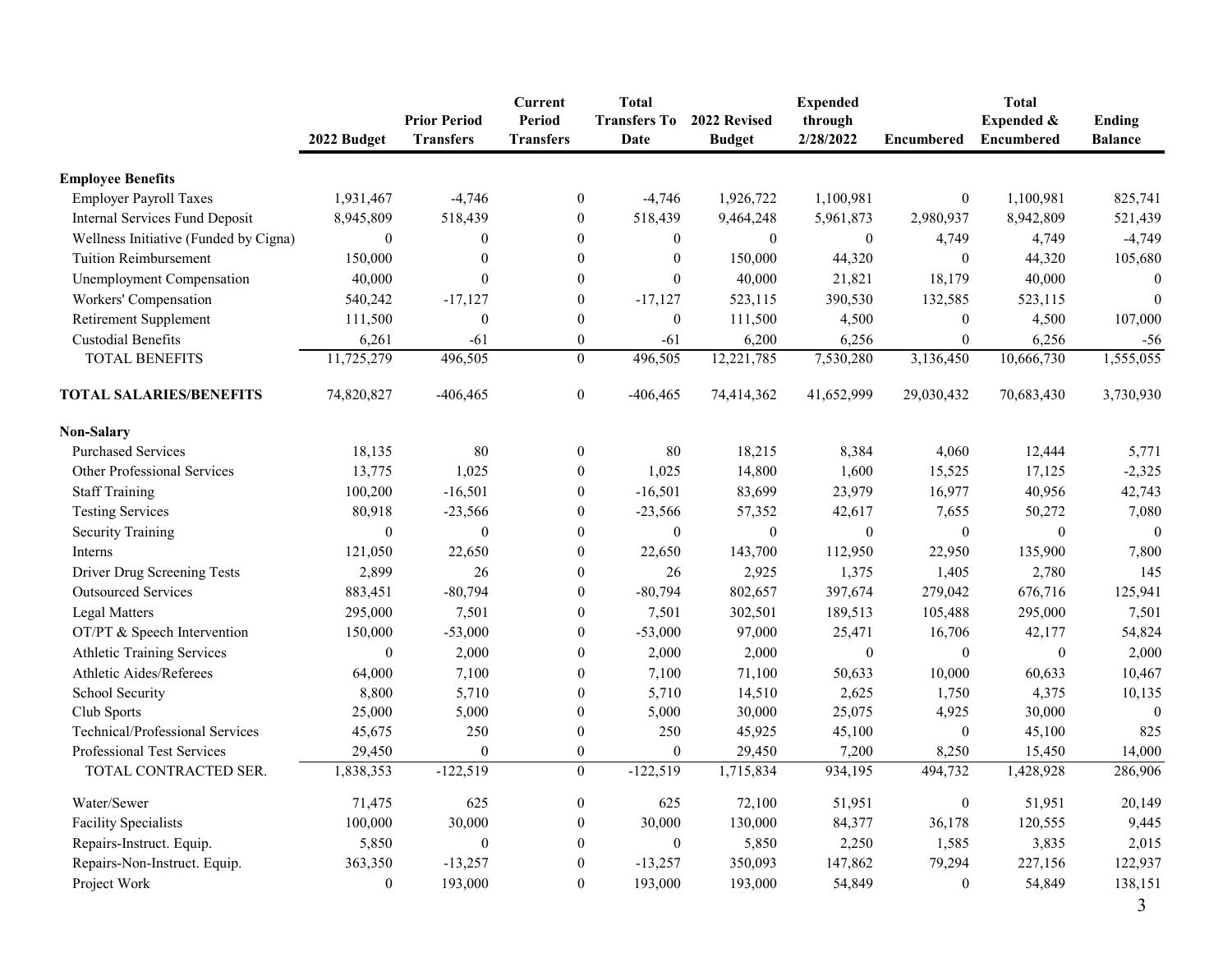|                                           |             |                                         | <b>Current</b>             | <b>Total</b>                |                               | <b>Expended</b>      |                  | <b>Total</b>                    |                                 |
|-------------------------------------------|-------------|-----------------------------------------|----------------------------|-----------------------------|-------------------------------|----------------------|------------------|---------------------------------|---------------------------------|
|                                           | 2022 Budget | <b>Prior Period</b><br><b>Transfers</b> | Period<br><b>Transfers</b> | <b>Transfers To</b><br>Date | 2022 Revised<br><b>Budget</b> | through<br>2/28/2022 | Encumbered       | Expended &<br><b>Encumbered</b> | <b>Ending</b><br><b>Balance</b> |
| Maintenance Service Contracts             | 540,649     | 82,848                                  | $\theta$                   | 82,848                      | 623,497                       | 386,637              | 161,448          | 548,084                         | 75,413                          |
| Software Support                          | 465,514     | 3,278                                   | $\boldsymbol{0}$           | 3,278                       | 468,792                       | 386,043              | $-29,756$        | 356,287                         | 112,505                         |
| Software Licensing                        | 497,949     | $-5,326$                                | $\theta$                   | $-5,326$                    | 492,623                       | 438,957              | 30,584           | 469,541                         | 23,082                          |
| Vehicle Repairs & Maintenance             | 54,850      | 5,431                                   | $\overline{0}$             | 5,431                       | 60,281                        | 19,965               | 16,817           | 36,781                          | 23,500                          |
| Rent-Offices                              | 380,991     | 12,137                                  | $\boldsymbol{0}$           | 12,137                      | 393,128                       | 270,313              | 122,816          | 393,129                         | $\theta$                        |
| C.O. Update                               | 64,992      | $\boldsymbol{0}$                        | $\theta$                   | $\boldsymbol{0}$            | 64,992                        | 43,328               | 21,664           | 64,992                          | $\overline{0}$                  |
| Athletic/VPA Rental Fees                  | 92,325      | $\theta$                                | $\theta$                   | $\mathbf{0}$                | 92,325                        | 76,124               | 1,000            | 77,124                          | 15,201                          |
| Wide-Area Network Fees                    | 168,000     | $-288$                                  | $\Omega$                   | $-288$                      | 167,712                       | 83,856               | 16,524           | 100,380                         | 67,332                          |
| <b>Facilities Supplies</b>                | 341,400     | 2,000                                   | $\theta$                   | 2,000                       | 343,400                       | 147,141              | 51,823           | 198,965                         | 144,435                         |
| Electricity                               | 1,086,324   | 70,294                                  | $\mathbf{0}$               | 70,294                      | 1,156,618                     | 595,774              | 23,099           | 618,873                         | 537,745                         |
| <b>Heating Fuel</b>                       | 297,310     | 77,500                                  | $\theta$                   | 77,500                      | 374,810                       | 251,285              | 13,924           | 265,209                         | 109,601                         |
| Propane Gas                               | 13,612      | $-812$                                  | $\theta$                   | $-812$                      | 12,800                        | 8,669                | 4,131            | 12,800                          | $\theta$                        |
|                                           | 60,484      | $-1,580$                                | $\theta$                   | $-1,580$                    | 58,904                        | 55,278               | $\boldsymbol{0}$ |                                 | 3,626                           |
| <b>Technical Support</b>                  |             |                                         |                            |                             |                               |                      |                  | 55,278                          |                                 |
| TOTAL PROPERTY SER.                       | 4,605,075   | 455,850                                 | $\overline{0}$             | 455,850                     | 5,060,925                     | 3,104,660            | 551,130          | 3,655,790                       | 1,405,135                       |
| <b>Other Purchased Services</b>           | 3,250       | $\boldsymbol{0}$                        | $\boldsymbol{0}$           | $\boldsymbol{0}$            | 3,250                         | 171                  | 221              | 392                             | 2,858                           |
| <b>Purchased Transportation Services:</b> |             |                                         |                            |                             |                               |                      |                  |                                 |                                 |
| Regular Education                         | 4,059,602   | $-330,486$                              | $\boldsymbol{0}$           | $-330,486$                  | 3,729,116                     | 3,631,675            | $\boldsymbol{0}$ | 3,631,675                       | 97,441                          |
| <b>Installment Payment Discount</b>       | $-36,991$   | $\mathbf{0}$                            | $\overline{0}$             | $\boldsymbol{0}$            | $-36,991$                     | $\boldsymbol{0}$     | $\mathbf{0}$     | $\mathbf{0}$                    | $-36,991$                       |
| Special Education                         | 25,000      | $\theta$                                | $\boldsymbol{0}$           | $\boldsymbol{0}$            | 25,000                        | 9,026                | 8,114            | 17,140                          | 7,860                           |
| Field Trip Transportation                 | 25,000      | 4,200                                   | $\theta$                   | 4,200                       | 29,200                        | 1,680                | 6,713            | 8,393                           | 20,807                          |
| Athletic Transportation                   | 267,000     | 33,000                                  | $\mathbf{0}$               | 33,000                      | 300,000                       | 145,457              | 120,515          | 265,972                         | 34,028                          |
| Liability/Auto/Property Insur.            | 266,688     | 8,569                                   | $\mathbf{0}$               | 8,569                       | 275,257                       | 223,306              | 50,512           | 273,818                         | 1,439                           |
| Telephone                                 | 81,059      | 8,522                                   | $\overline{0}$             | 8,522                       | 89,581                        | 50,328               | 39,253           | 89,581                          | $\theta$                        |
| Postage                                   | 19,850      | $-1,150$                                | $\overline{0}$             | $-1,150$                    | 18,700                        | 17,057               | 1,757            | 18,814                          | $-114$                          |
| Bldg. Prof. Devel. Expense                | 13,700      | 8,420                                   | $\theta$                   | 8,420                       | 22,120                        | 1,376                | 905              | 2,280                           | 19,840                          |
| Recruiting                                | 10,817      | 11,325                                  | $\mathbf{0}$               | 11,325                      | 22,142                        | 15,561               | 2,518            | 18,079                          | 4,063                           |
| Printing/Binding                          | 6,000       | $-1,500$                                | $\Omega$                   | $-1,500$                    | 4,500                         | 525                  | 2,200            | 2,725                           | 1,775                           |
| Tuition-Adult Education                   | 11,957      | $-44$                                   | $\theta$                   | -44                         | 11,913                        | $\mathbf{0}$         | $\mathbf{0}$     | $\boldsymbol{0}$                | 11,913                          |
| Tuition-Magnet/Online                     | 16,705      | $-5,205$                                | $\overline{0}$             | $-5,205$                    | 11,500                        | 7,298                | $\mathbf{0}$     | 7,298                           | 4,203                           |
| Tuition-Out Of District                   | 4,604,100   | $-400,000$                              | $\boldsymbol{0}$           | $-400,000$                  | 4,204,100                     | 2,054,850            | 1,856,120        | 3,910,969                       | 293,131                         |
| Conferences/Travel                        | 144,447     | 7,616                                   | $\theta$                   | 7,616                       | 152,063                       | 32,643               | 18,811           | 51,453                          | 100,610                         |
| <b>Bus Fuel</b>                           | 141,528     | 262                                     | $\Omega$                   | 262                         | 141,790                       | 78,486               | 62,988           | 141,474                         | 316                             |
| Fuel Overage Reimbursement                | $-75,000$   | $\mathbf{0}$                            | $\theta$                   | $\boldsymbol{0}$            | $-75,000$                     | $\mathbf{0}$         | $\mathbf{0}$     | $\boldsymbol{0}$                | $-75,000$                       |
| Gasoline Fuel                             | 40,300      | $-250$                                  | $\Omega$                   | $-250$                      | 40,050                        | 23,602               | $\boldsymbol{0}$ | 23,602                          | 16,448                          |
| Mileage & Travel Allowance                | 63,280      | $-1,552$                                | $\theta$                   | $-1,552$                    | 61,728                        | 34,741               | 23,872           | 58,614                          | 3,114                           |
| TOTAL PURCHASED SERV.                     | 9,688,292   | $-658,273$                              | $\boldsymbol{0}$           | $-658,273$                  | 9,030,019                     | 6,327,781            | 2,194,499        | 8,522,279                       | 507,740                         |